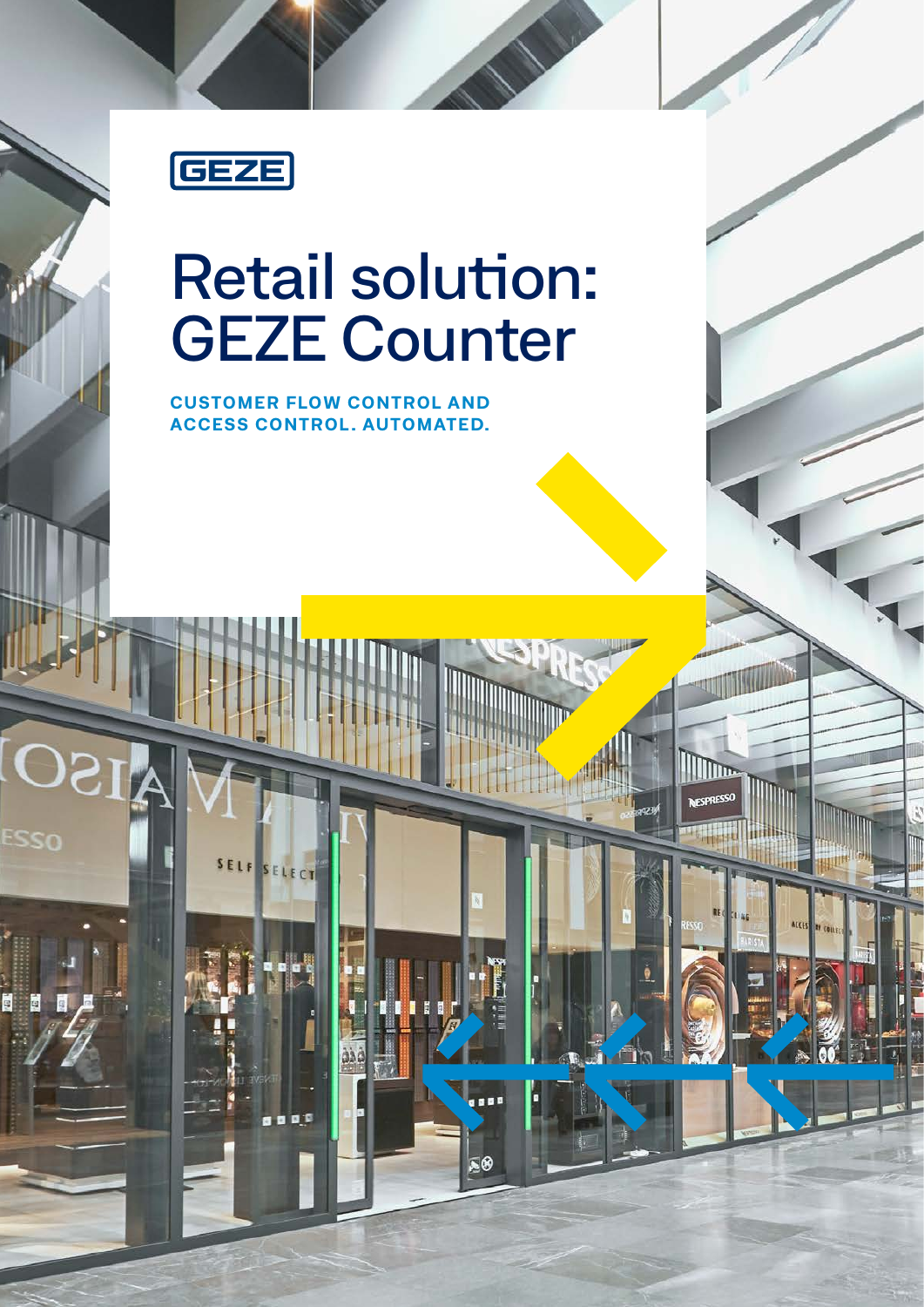

### Control the number of people in the store automatically



**SITUATION**

#### **The challenge:**

Legal regulations have imposed stringent limits on the retail sector regarding the maximum number of people permitted in stores. Retailers face the challenge of monitoring and restricting the number of people in-store.

Solutions using external security staff, in-house personnel and supporting elements are an option, but these are not 100% reliable and are expensive.

#### **The solution:**

GEZE Counter - Customer Flow Control is a system which automates access control by connecting the door function. The system solution from GEZE supports retail businesses in controlling the number of customers in their stores.

As soon as the store's maximum permitted capacity is reached, GEZE Counter keeps the entrance closed. The moment one or more customers leave the store, the access control function receives a system request to allow people into the retail space, until the maximum limit is reached again.

GEZE Counter is able to manage this current challenge with a cost-effective and time-efficient solution. It provides relief for retail businesses and their employees, and lets them focus on their actual jobs again.

It also ensures maximum capacity for the store operator and accuracy in the counting, evaluating and controlling the number of people.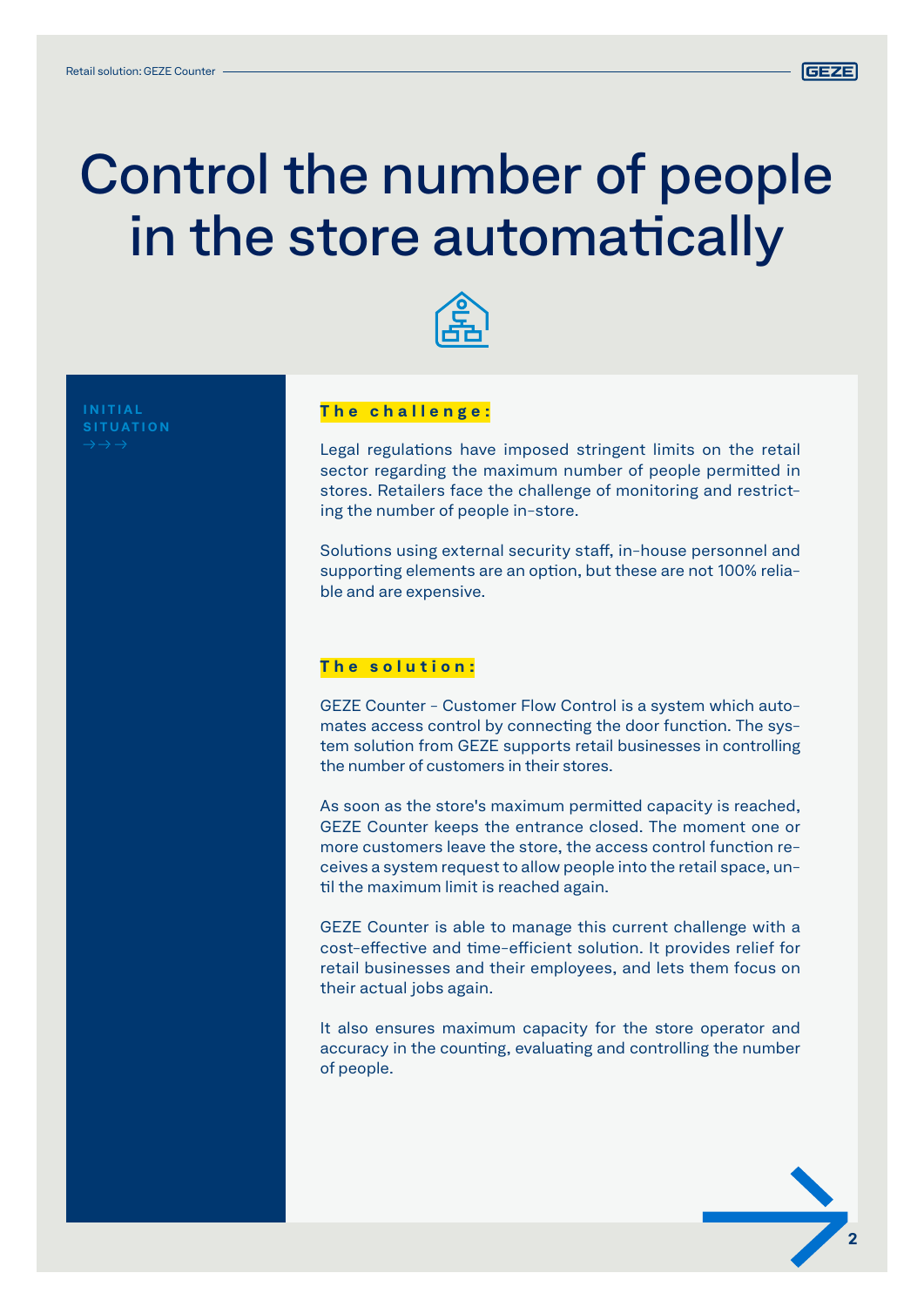

## Commitment



During these challenging times, we are here

to relieve the burden for you.

So your business works

and you can focus on what matters most:

your customers.

"

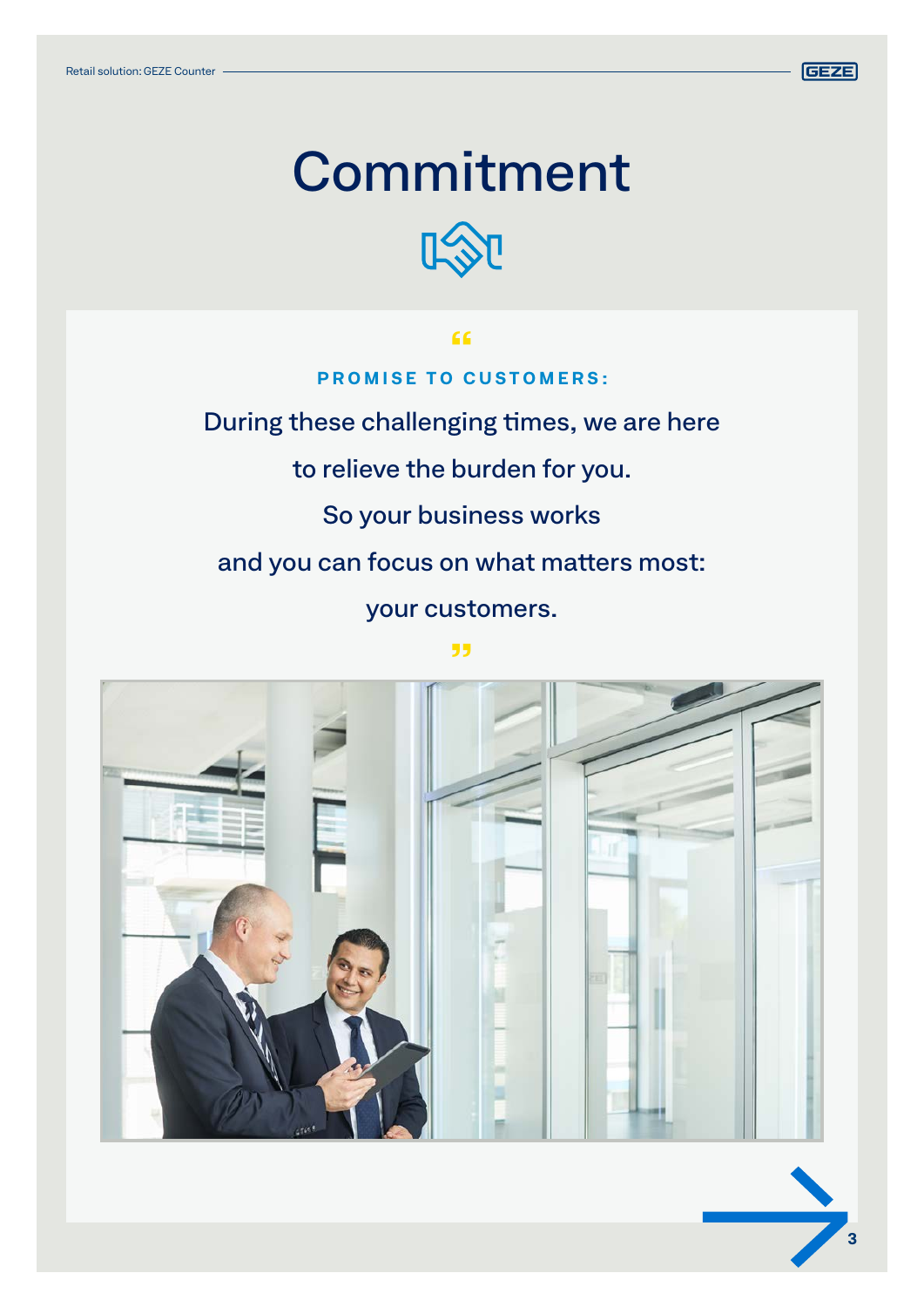

**4**

# Scope of performance

**G E Z E C O U N T E R** 

#### **GEZE Counter connect**

**Counting Management (counting system)**

- $\rightarrow$  counter sensor technology with a high degree of accuracy
- $\rightarrow$  software to set the number of people
- $\rightarrow$  creation and evaluation of visitor flows

#### **Door connection**

- $\rightarrow$  upgrade of the current automatic door system via Logikbox
- $\rightarrow$  door as a physical barrier

**O P T I O N A L G E Z E C O U N T E R CONNECT EXTENSION**

#### **GEZE Counter connect extension**

#### **(optional extension of GEZE Counter connect)**

- $\rightarrow$  status visualisation by means of a traffic light function
- $\rightarrow$  visible recognition of whether entry is permitted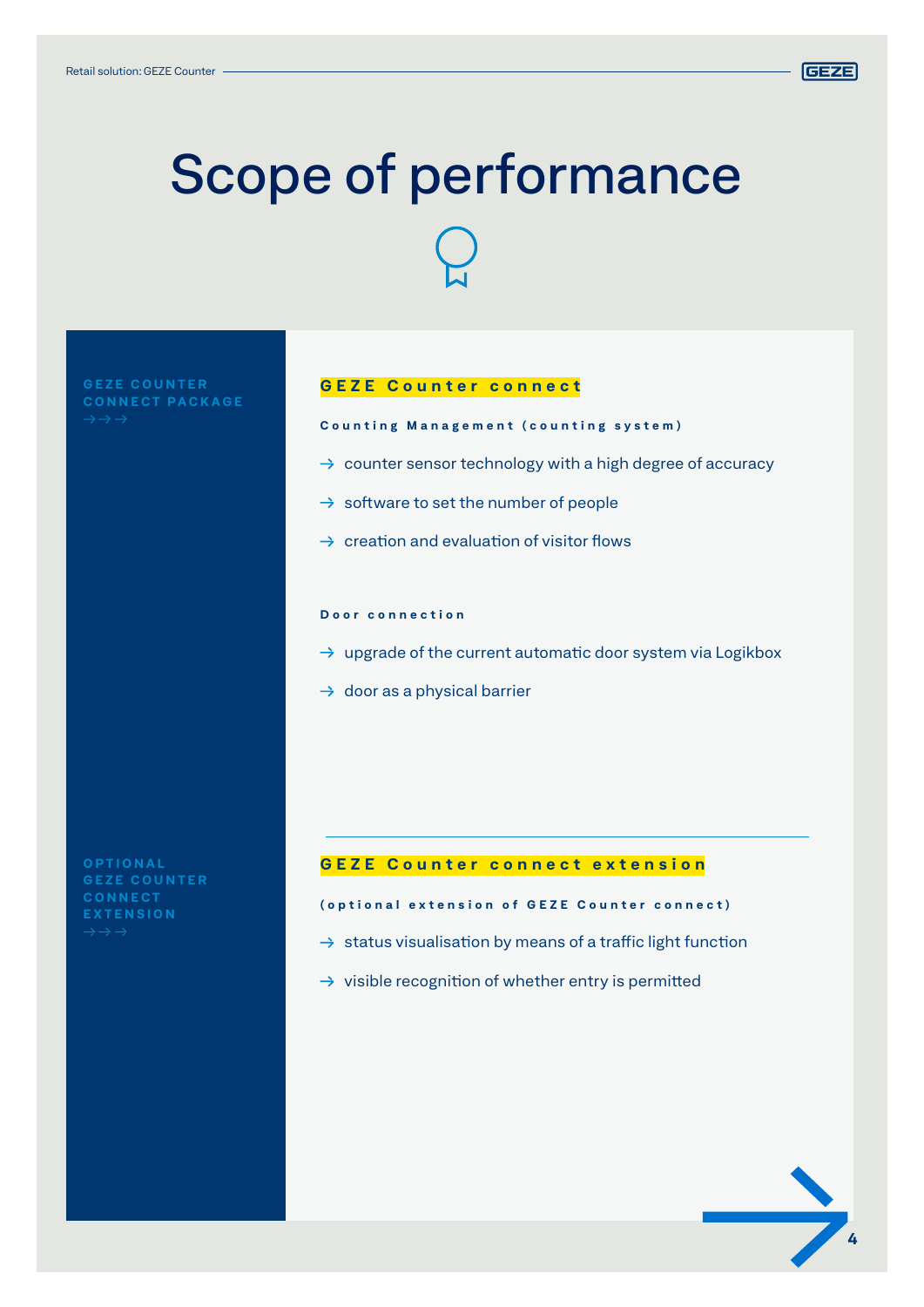**Y**



#### **Description of function:**

- $\rightarrow$  The counter sensors register everyone entering and leaving the store. An upper limit is pre-set, and can be adjusted at any time.
- $\rightarrow$  As soon as the maximum number of customers is reached, the entrance door closes, and people are permitted to leave only.
- $\rightarrow$  The safety (escape route) is not affected and is guaranteed at all times.
- $\rightarrow$  Visually, the LED bar changes to red.
- $\rightarrow$  As soon as enough people have left the store to take the number below the maximum number of people allowed, the entrance door is released again.
- $\rightarrow$  The visual display switches to green again. New customers are permitted to enter the store.
- $\rightarrow$  The connected software enables detailed evaluations of visitor flows to be created and displayed.



**GEZE**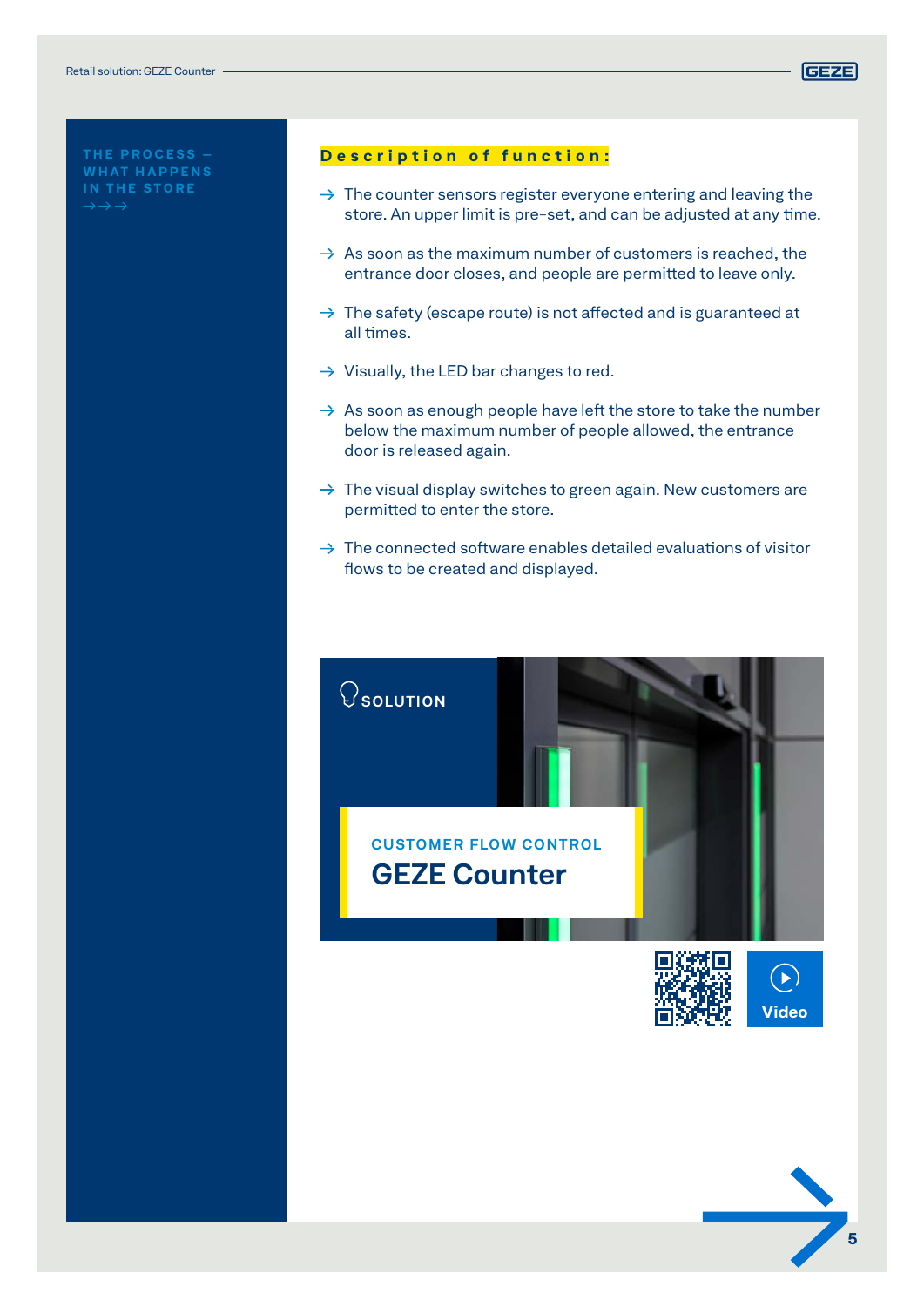

#### **Use | Benefits:**

- $\rightarrow$  door integration as a clear physical barrier for access control relieves staff and avoids security costs
- $\rightarrow$  modular and minimally invasive system that can be integrated into existing systems
- $\rightarrow$  additional visual status display of the occupancy status for customers via a traffic light function at the entrance area
- $\rightarrow$  flexible adjustment of the current maximum number of people permitted (upper limit), via regional office for example
- $\rightarrow$  efficient compliance with regulatory instructions
- $\rightarrow$  amortised within a very short time
- $\rightarrow$  secure against manipulation and other external influences
- $\rightarrow$  compatible with most automatic sliding door systems





Photo: Robert Sprang / GEZE GmbH